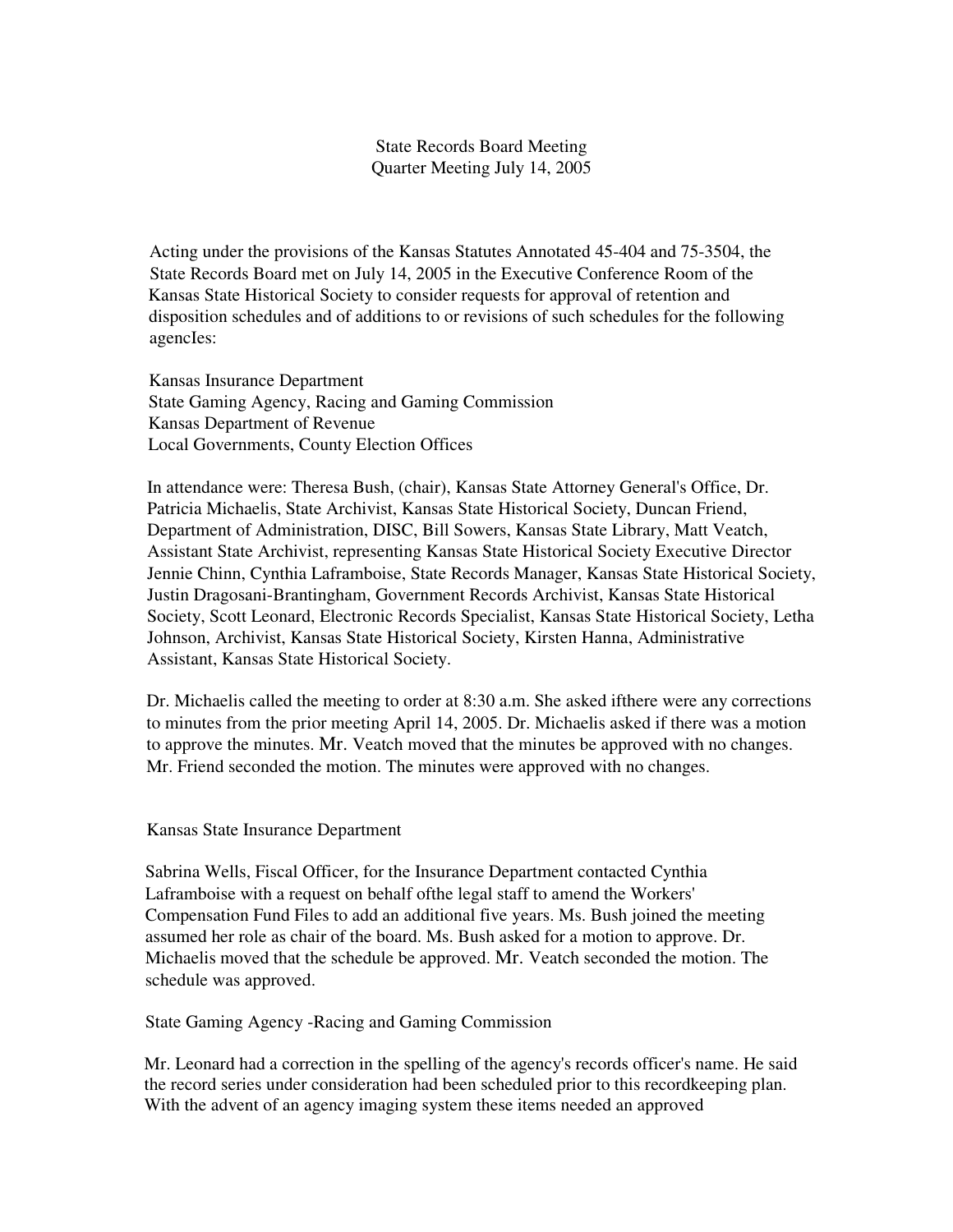recordkeeping plan. Ms. Bush asked ifthere were any questions. Dr. Michaelis asked if the records were all short-tenn records even ifthey were maintained electronically. Mr. Leonard said that they were. Mr. Leonard also had a procedural question concerning the lack ofa signature by the agency director on the recordkeeping plan and questioned ifthe schedule could be approved or ifthe board would have to wait for a signed copy. Dr. Michaelis said that it made sense because ifthe Records Board made changes, the agency directorwouldhavetosignthemagain. Sheasked ifthehead oftheagencyhadseenthe schedule. Ms. Laframboise said they had. Ms. Bush asked for a motion to approve the schedule. Mr. Veatch moved to approve the schedule with the signed copy to follow. Mr. Sowers seconded the motion. The schedule was approved.

## Kansas Department of Revenue

Ms. Bush questioned the use of KSA  $45-22I(a)(11)(25)$  listed in the restrictions field on Series 0083-565, Exparte Orders -Accident Cases, page 13 and Hearing Order Accident Cases on page 14. She suggested that those restrictions be removed because Orders are never closed. The actions leadingup to the Orders could be restricted but the Orders are open. Once they are introduced into an open hearing, they are essentially judge's orders. She also noted that once the records come to the records center the cases should not be pending and would not be active files. Ms. Bush recommended that the restrictions should be removed.

A question arose over the Franchise Tax Records on page 22. Mr. Dragosani Brantingham suggested that the section be tabled until the recordkeeping plan was completed. Mr. Veatch agreed. Dr. Michaelis moved that the schedule be approved as amended, removing the restrictions on 0083-565 on pages 13 and 14 and tabling the Franchise Tax section. Mr. Sowers seconded. The schedule was approved as amended.

## Local Government -County Election Commissioner

Mr. Dragosani-Brantingham said the new entry resulted from a question from the County Elections officers, Kansas County Clerks, and members ofthe Kansas County Clerks and Election Officials Association (KCCEOA). They expressed a desire to see the retention schedule shortened. Shawnee County was the only county that chose to retain the records longer. He said the local government representatives asseli that voters can register with the Department ofMotor Vehicles (DMV), request registration from the Secretary of State office and the card eventually resides at the elections office and by statute those records are retained for five years. Infonnation included in the voter rolls has a pennanent retention.

Ms. Bush said the State Records Board can make schedules more restrictive but caunot weaken the statute. She said it was analogous to the federal gun laws. Cities and counties can make it harder to purchase gnns but not easier.